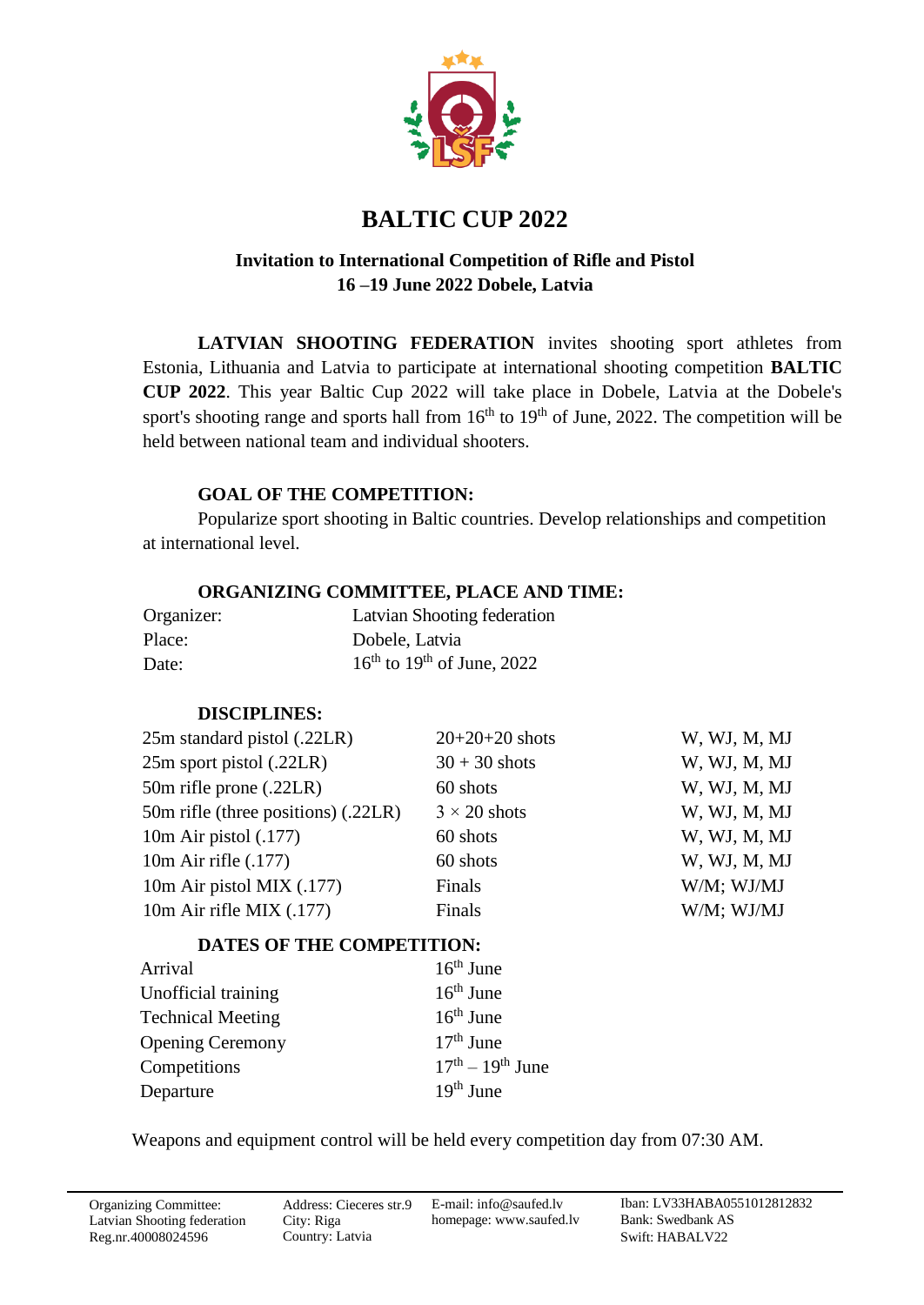

## **EVENTS PROGRAMM 17**th **June**

25m Sport pistol (W, WJ, M, MJ) 10m Air rifle (W, WJ, M, MJ) 10m Air rifle MIX (W/M, WJ/MJ) Opening ceremony, awarding ceremony **18**th **June** 10m Air pistol (W, WJ, M, MJ) 10m Air pistol MIX (W/M, WJ/MJ) 50m rifle (three positions) (W, WJ, M, MJ) Awarding ceremony **19**th **June** 50m rifle prone (W, WJ, M, MJ) 25m standard pistol (W, WJ, M, MJ) Awarding ceremony, closing

Overview of shooters distribution between different events and relays will be send by email during 15<sup>th</sup> June and will be published in our website [www.saufed.lv](http://www.saufed.lv/)

## **RESULTS AND EVALUATION:**

The winner in each event gains points equal to maximum number of participants in one of the events. The 2nd, 3rd and other places' points depend on shooters' quantity in the event. Following formula will be used for each event to calculate points for each shooter.

 $Px$  – points for shooter in the place X

 $M$  – max quantity of shooters in one of the events = points for the 1st place in every

event.

N – number of shooters in the concrete event

S – value of step for the concrete event

S= M/N (number of shooters in one of the events with max quantity of participants divided with

number of shooters in concrete event).

Step will be calculated with hundredth (2 numbers after point). P2= M-S

 $P3 = M-2S$ 

 $P4 = M-3S$ 

Value of the step in each event will be different, according to number of participants in concrete event. The last place in each event gets 1 point.

National team's result consists of points collected from 24 shooters irrespective of event and sex. Each nation can gain team points with 3 shooters in each event.

After the competitions 24 best results of the competitors will be summed up and according to this the national ranking list will be published. The winner will be awarded with the challenge cup. Participants – born in 2006 and older.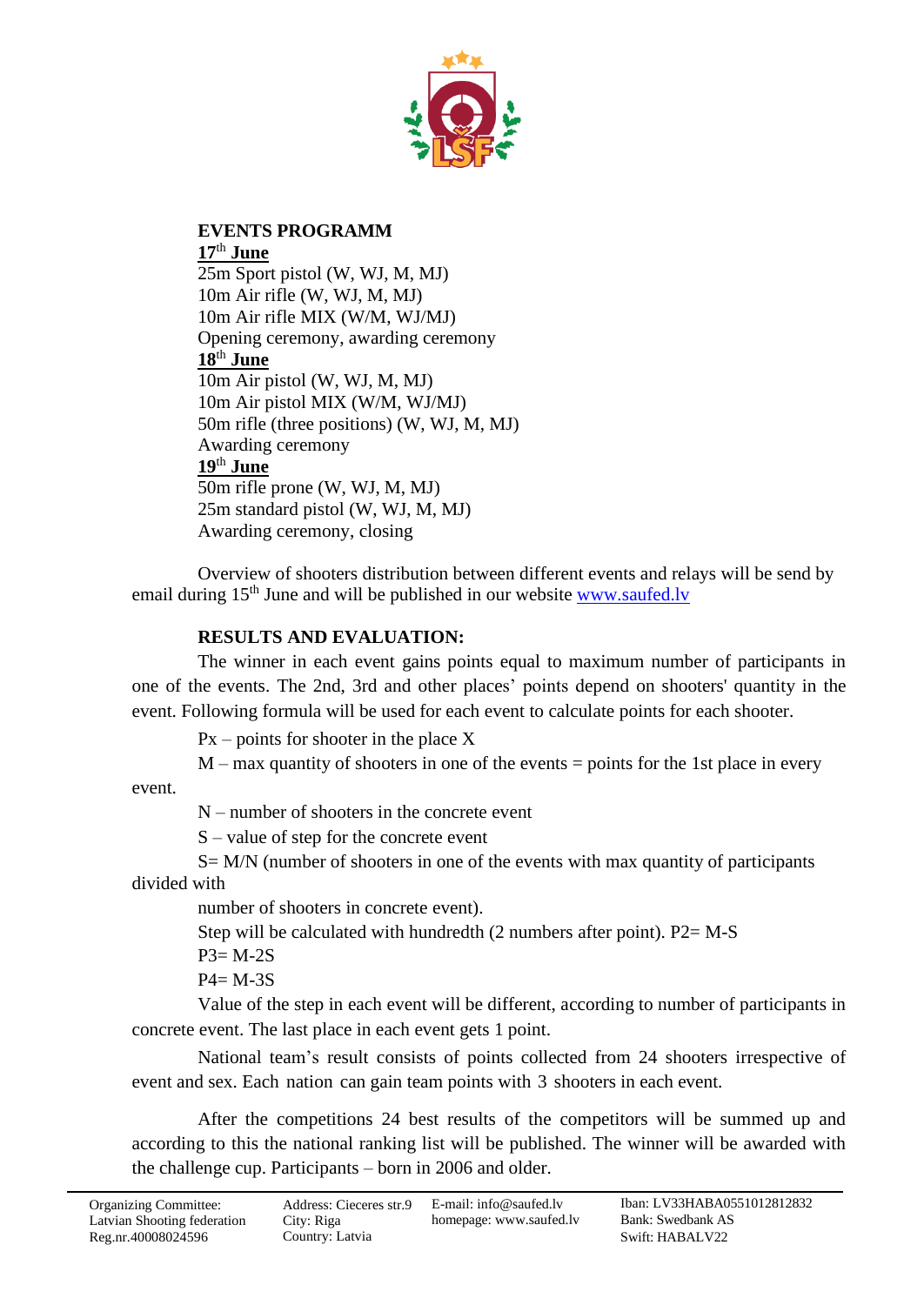

### **AWARDS:**

Victory medals for the 3 best shooters in each event and age category. The winner country team will be awarded with the competition cup – Baltic Cup.

### **RULES:**

The competition will be conducted in accordance with the ISSF Official Statutes, Rules and Regulations and ESC Statutes and General Regulations. The competition organizing committee reserves the right to change the competition instructions, when changing the ISSF General Rules and Regulations.

# **THE VENUE:**

The sports hall of Dobele is located at Tervetes street 10, LV-3701. Coordinates - X:455206, Y:6275395, Lat:56.6206228, Lon:23.2700283. It is located at 60 km from Riga International Airport and Dobele's shooting range has:

- 25 m shooting range, pistol cal .22LR: **10 targets**
- 50 m shooting range: **10 targets**
- 10 m shooting range: **30 electronic targets in total** (divided for W and M section)

## **ENTRY PROCESS**

Preliminary Entry and Final Entry forms are added on this letter of invitation. All entry forms are kindly asked to be send to pieteikumi@saufed.ly

### **SUMMARY OF DEADLINES:**

| Preliminary Entry and Hotel Reservation | 30 May 2022         |
|-----------------------------------------|---------------------|
| <b>Final Hotel Reservation</b>          | <b>7 June 2022</b>  |
| <b>Final Entry</b>                      | <b>13 June 2022</b> |

### **ENTRY FEES:**

Entry fees are individual/per event and Mix team/per event **10 EURO.**

Entry fees must be paid before  $14<sup>th</sup>$  of June, 2022 to the competition organization committee bank account (see also: Bank details). All the costs - travelling, customs, entry fee and accommodation are from each of the participating national shooting sport federation's, sending organization or personal budget. Please inform if You need an invoice for Entry fee [info@saufed.lv](mailto:info@saufed.lv)

# **BANK DETAILS:**

100% deposit of all payment entry fees must be paid in Euro before arrival  $(14<sup>th</sup>$  of June, 2022) to the following bank account: